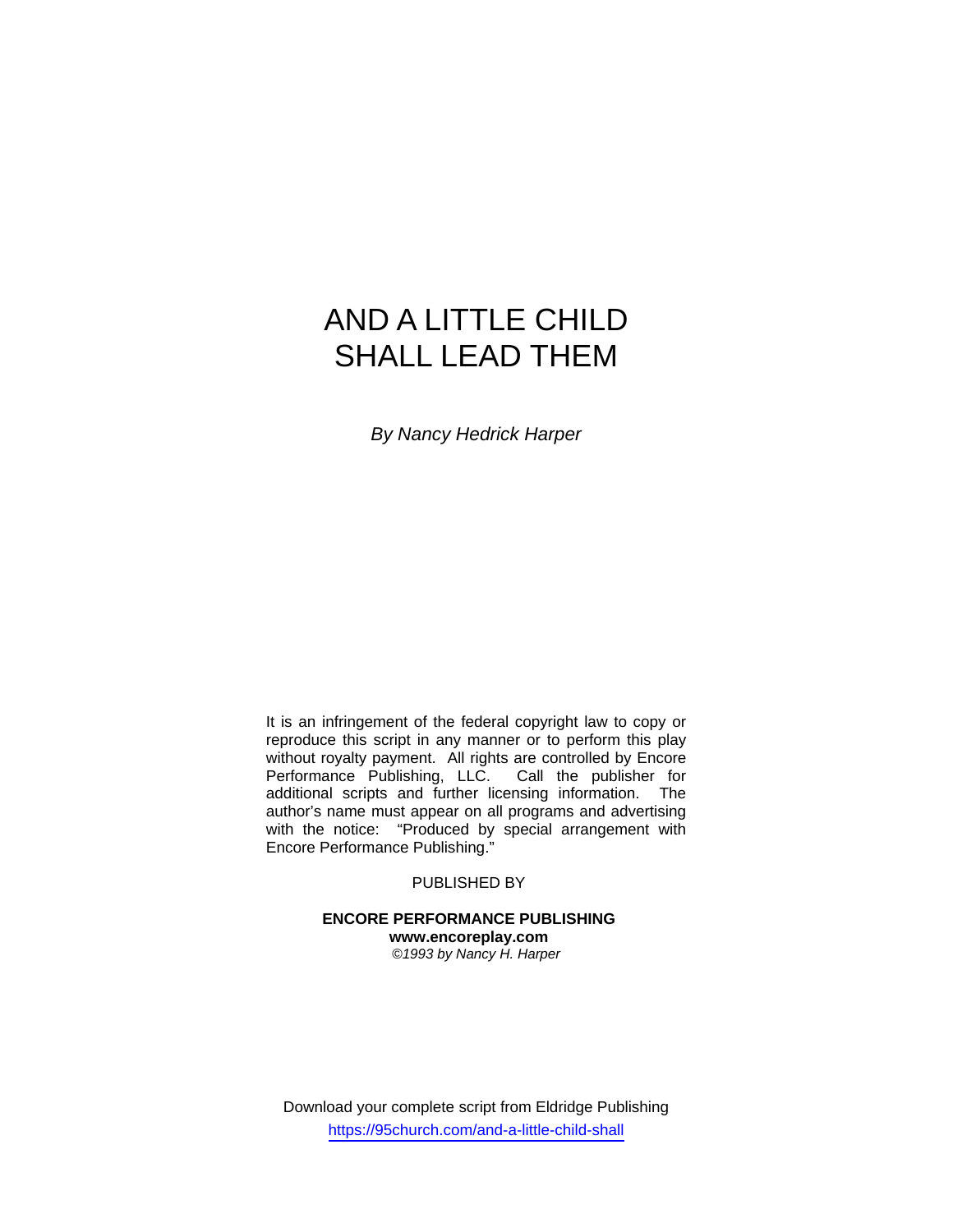#### *And A Little Child Shall Lead Them - 2 -*

## **STORY OF THE PLAY**

Michael is too busy and unconcerned to have any time for God. His twins, Chris and Camille, realize his need for God and are trying to persuade their father to go to the church Christmas program with them, but Michael has flatly refused to go. However, God is at work in Michael's life -- although he does not realize it. With the help of Uncle Matt, a faulty furnace, and his wife, Kathryn, the program is brought to him. Finally, Michael understands his own need for God.

Approximately 50 minutes.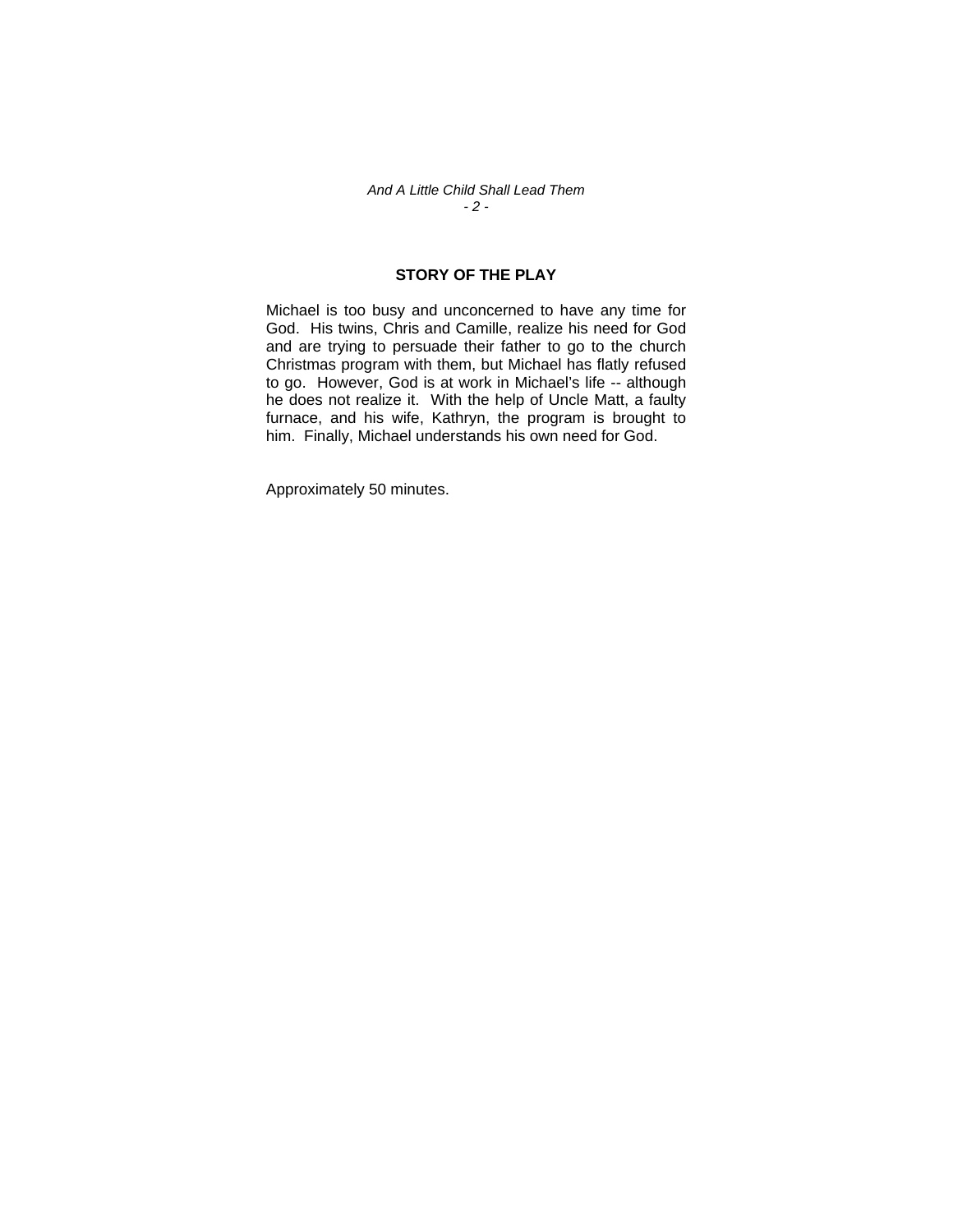*And A Little Child Shall Lead Them - 3 -* 

## **CAST OF CHARACTERS**

*(3 m, 3 w, 1 teen girl, 1 boy, 1 girl, and pageant cast.)* 

KATHRYN THOMAS: A young Christian wife. MICHAEL THOMAS: Kathryn's husband, too busy for God. CHRIS THOMAS: Their eleven-year old son. CAMILLE THOMAS: Chris' twin sister. JULIE BROWN: Teenager who baby-sits for the twins.\* UNCLE MATT: Kathryn's uncle. JOHN SCHRADER: Michael's friend. VALERIE SCHRADER: John's wife. JOYCE WRIGHT: Program director. PAGEANT CAST: **Narrator** Mary Joseph Innkeeper Wife

Angel *(Played by Camille)* Three Shepherds Shepherd Boy *(Played by Chris)* **Mother** First Child Second Child Amos Rachel Leah Rebekah

\*Julie can also take a part in the pageant.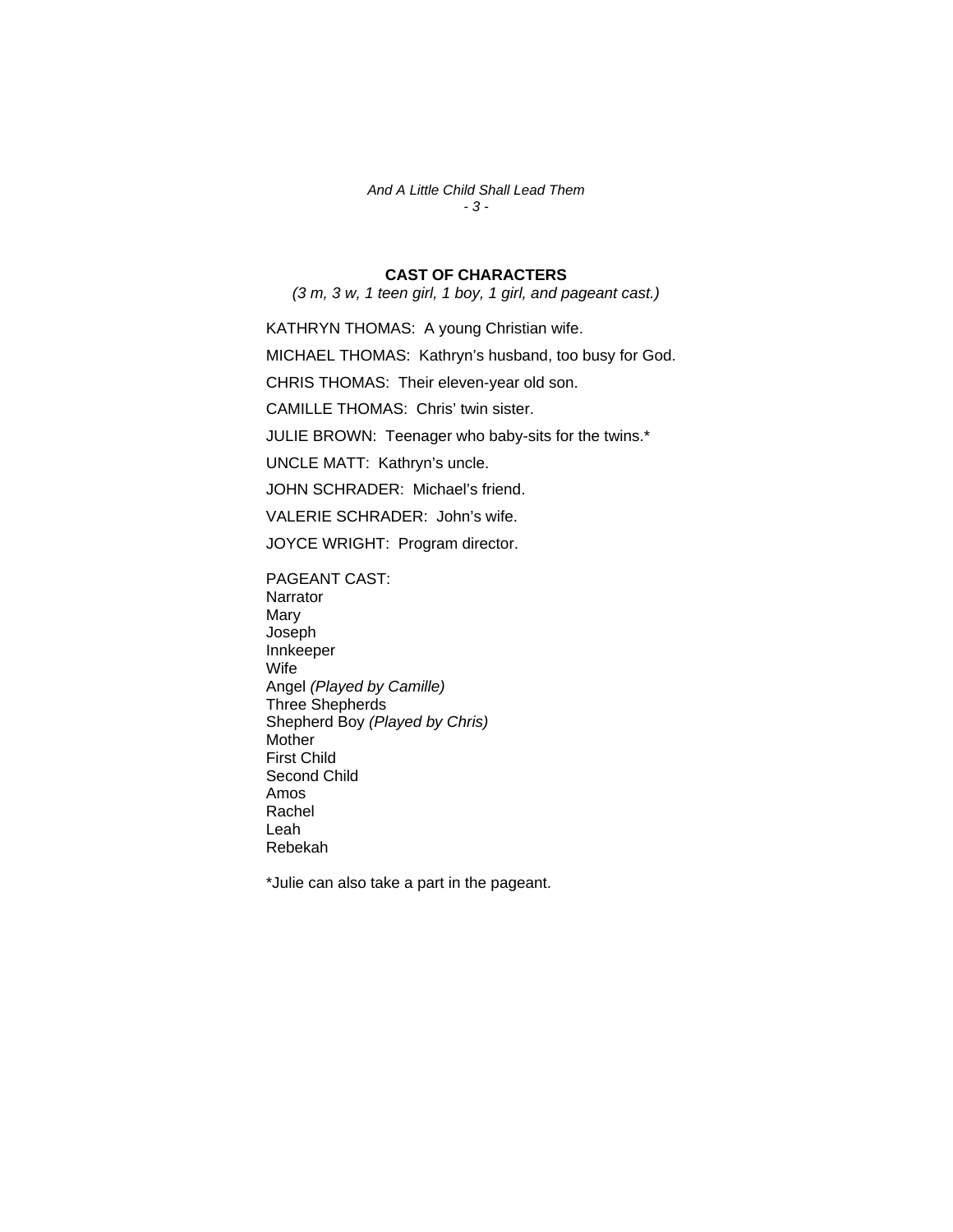*And A Little Child Shall Lead Them - 4 -* 

### **SYNOPSIS OF SCENES**

Scene 1 - A few days before Christmas Scene 2 - A day later Scene 3 - The next day

#### **SETTING**

The living room of the Thomas' home. A nicely furnished living room with a sofa at back center stage. A big chair is positioned on each side of the sofa. Down front center are a table and two chairs that serve as a study area for the twins. A small stand at upper stage right holds a telephone. A large Christmas tree stands in the corner of upper stage left. A door upper stage left leads to a hall and other parts of the house. A door upper stage right leads to the kitchen. Lamps and other furnishings can be added as desired and as space allows.

#### **PROPERTIES**

School books for twins and Julie. Newspaper for Michael. Bible, suitcase, shopping bag and presents, and soft sponge ball for Uncle Matt. Board game for twins. Gift and wrapping paper for Kathryn. Doll for Mary and Joseph. Costumes for pageant.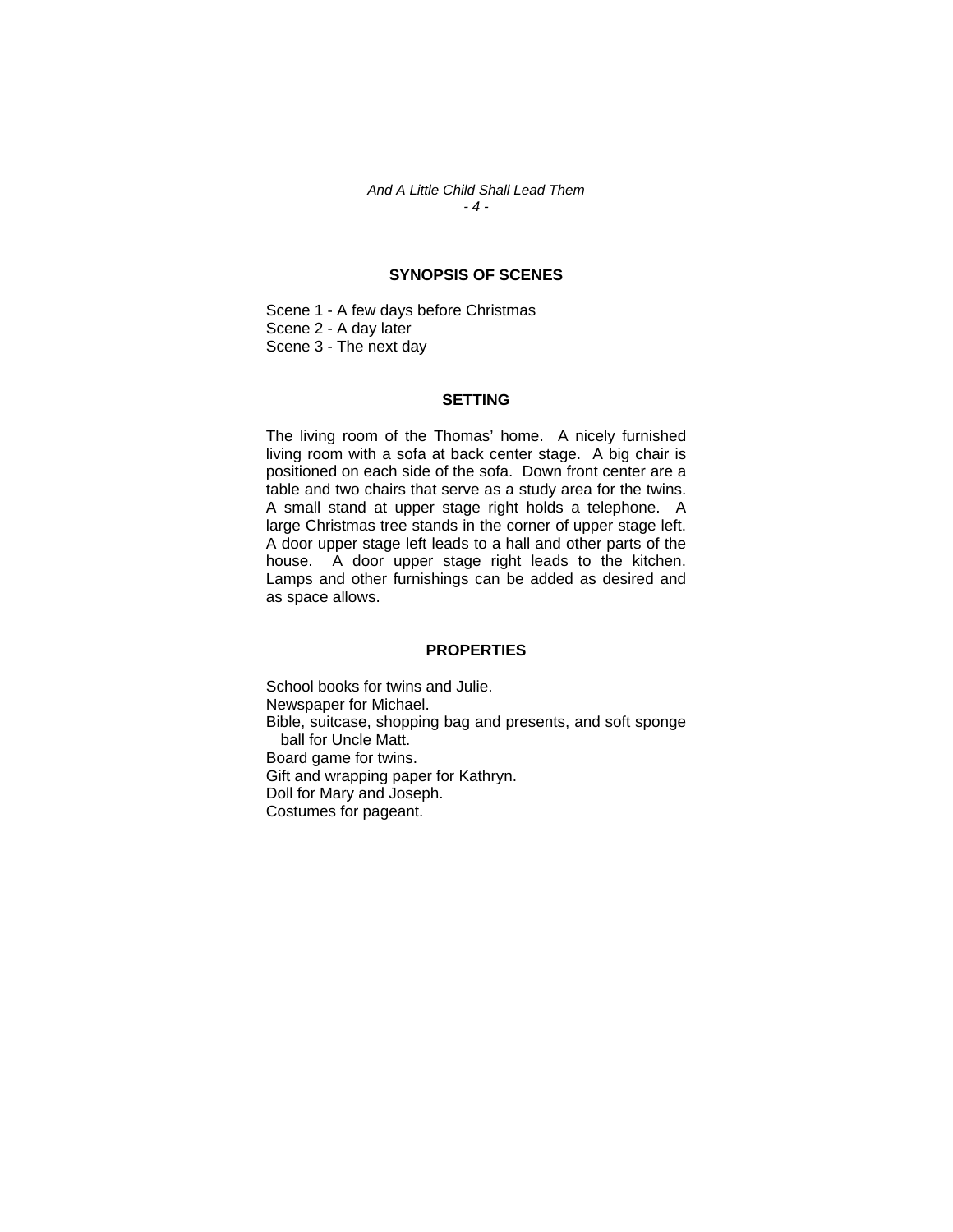#### **Scene 1**

*(AT RISE: The TWINS are seated at the study table, and JULIE is seated on the sofa. All three are studying.)* 

- JULIE: Are you guys done studying yet? Your mother will be home soon.
- CAMILLE: I just have a few more math problems to do, then I'll be done.
- CHRIS: I don't think I'll ever get this report done on Christmas customs of different lands.

JULIE: Of course you will. Just keep working on it.

- CAMILLE: I had mine had mine done and handed in yesterday, and you could have too, if you hadn't put it off until the last minute.
- CHRIS: Well, everyone's not Miss Perfect like you, and besides, I had more important things to do.

CAMILLE: Like what?

CHRIS: You'll find out when you need to know. Hey, Julie, what do you want for Christmas?

JULIE: A little boy named Chris to get his homework done.

- CHRIS: Okay, I get the hint. But, do you know what I want? More than anything else, I want Daddy to go to church with us.
- JULIE: *(Coming over to stand beside CHRIS.)* Of course you do, honey, and maybe this Christmas you'll get your wish.
- CAMILLE: I don't understand why Daddy won't go. Julie, your daddy goes with you.
- JULIE: Yes, he does. But you know, I really never thought much about it, until I realized how much it would mean to you both to have your daddy go with you. A father should take his children to church … *(She stops abruptly as if realizing that she's said too much. Then she looks at her watch.)* Camille, let's go to the kitchen and make that salad your mother asked us to do.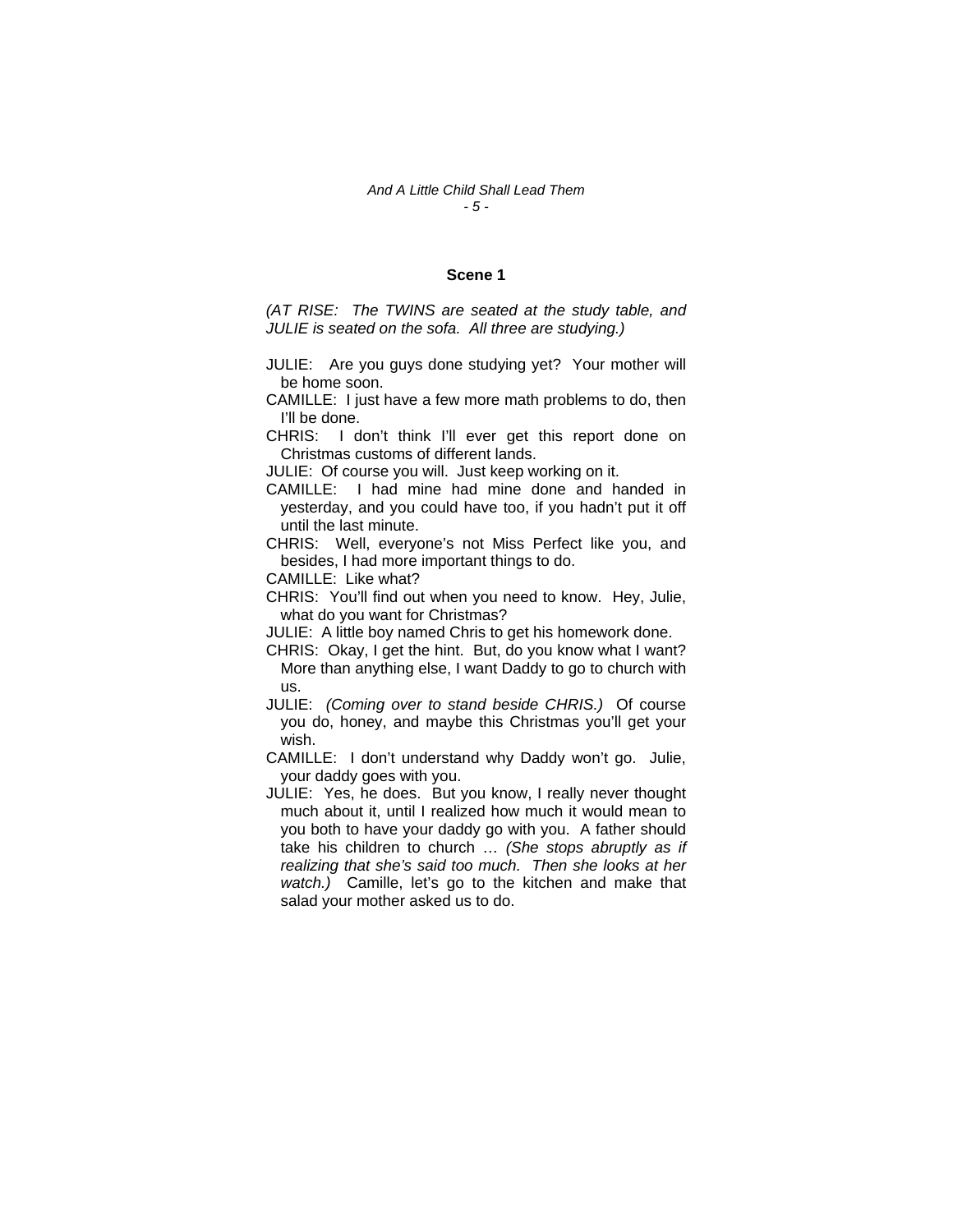*(THEY exit to kitchen, upper right. CHRIS continues working for a beat, then closes his books and straightens up his work. KATHRYN enters from behind him, upper left.)* 

- CHRIS: *(Talking aloud to himself.)* There, now that's all done. After tomorrow we'll have a break for almost two weeks. I can hardly wait!
- KATHRYN: So you're glad school's almost out for Christmas vacation? I remember how I looked forward to that, too.

CHRIS: Mom, you're home! Yeah, I'm glad. Just think, no home-work for two weeks.

KATHRYN: *(She tousles his hair and hugs him.)* And what are you going to do for two whole weeks?

CHRIS: Oh, I'll think of something.

KATHRYN: I'm sure you and Camille will find plenty to do. By the way, where is she?

CHRIS: In the kitchen with Julie. I'll go tell them you're home.

#### *(HE exits to kitchen. PHONE RINGS.)*

- KATHRYN: *(Answering phone.)* Hello ... Why, hello, Uncle Matt. How are you? ... Oh, we're all fine, and looking forward to your visit. ... You're at the bus station already? We didn't expect you until tomorrow. ... No, no, don't do that. I'll come to the station right away and pick your up. … But there's no need for you to take a cab … Alright if you insist. We'll see you soon. Good-by.
- MICHAEL: *(Who has entered while KATHRYN speaks on phone.)* Was that your Uncle Matt?
- KATHRYN: Yes, dear, it was. He's at the bus station and is taking a cab over here. He'll be here soon.
- MICHAEL: I don't know why we why we get stuck with him every year at Christmas. Why doesn't he vivist some other family member?
- KATHRYN: *(Shocked.)* Why Michael! How could you say such a thing? The children love Uncle Matt.